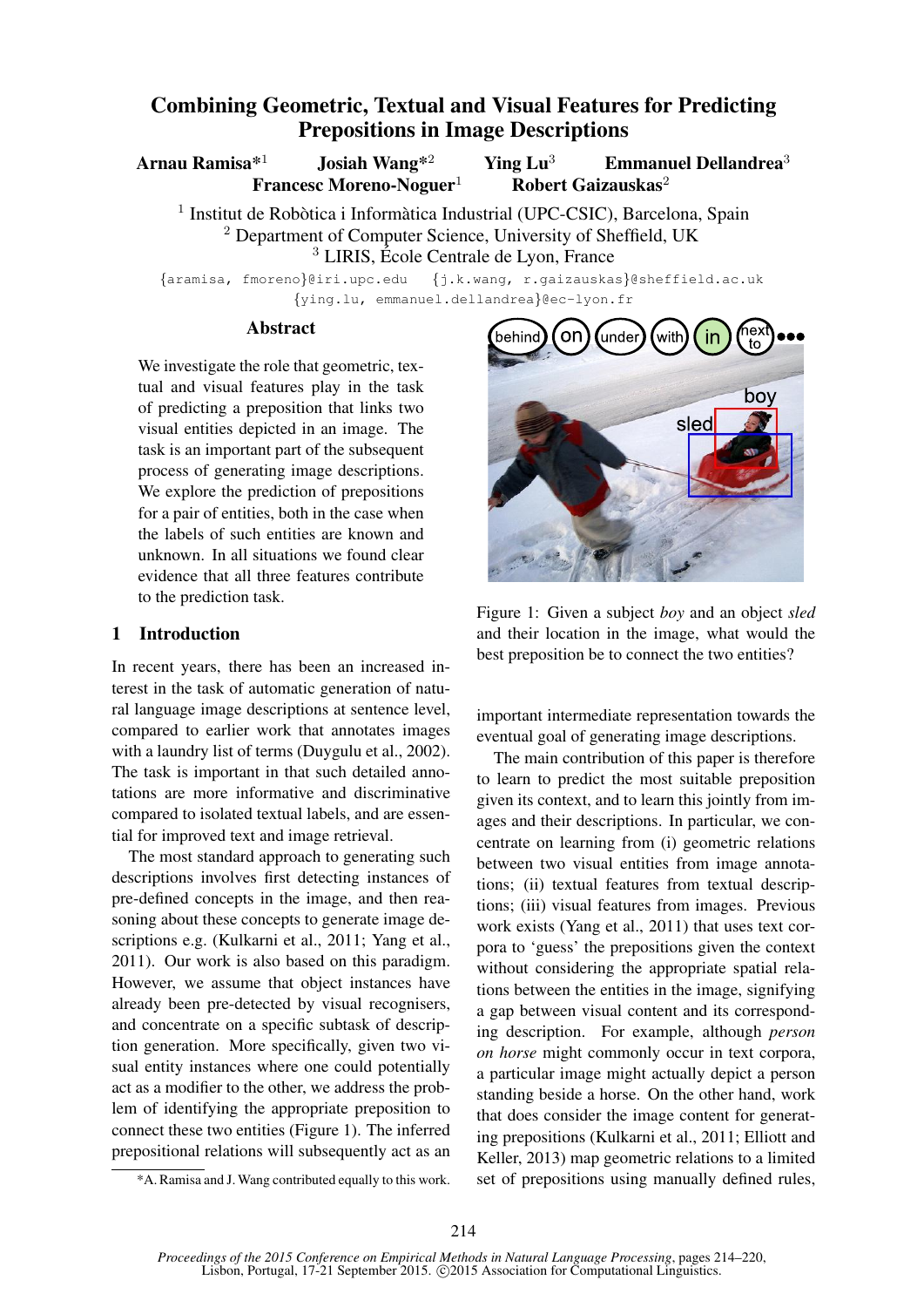not as humans would naturally use them with a richer vocabulary. We would like to have the best of both worlds, by considering image content as well as textual information to select the preposition best used to express the relation between two entities. Our hypothesis is that the combination of geometric, textual and visual features can help with the task of predicting the most appropriate preposition, since incorporating geometric and visual information should help generate a relation that is consistent with the image content, whilst incorporating textual information should help generate a description that is consistent with natural language.

## 2 Related Work

The Natural Language Processing Community has significant interest in different aspects of prepositions. The Prepositions Project (Litkowski and Hargraves, 2005) analysed and produced a lexicon of English prepositions and their senses, and subsequently used them in the Word Sense Disambiguation of Prepositions task in SemEval-2007 (Litkowski and Hargraves, 2007). In SemEval-2012, Kordjamshidi et al. (2012) introduce the more fine-grained task of spatial role labelling to detect and classify spatial relations expressed by triples *(trajector, landmark, spatial indicator)*. In the latest edition of SemEval-2015, the SpaceEval task (Pustejovsky et al., 2015) introduce further tasks of identifying spatial and motion signals, as well as spatial configurations/orientation and motion relation.

In work that links prepositions more strongly to image content, Gupta and Davis (2008) model prepositions implicitly to disambiguate image regions, rather than for predicting prepositions. Their work also require manual annotation of prepositional relations. In image description generation work, Kulkarni et al. (2011) manually map spatial relations to pre-defined prepositions, whilst Yang et al. (2011) predict prepositions from largescale text corpora solely based on the complement term, with the prepositions constrained to describing scenes (*on the street*). Elliott and Keller (2013) define a list of eight spatial relations and their corresponding prepositional term for sentence generation. Although they also present alternative models that use text corpora for descriptions that are more human-like, they are limited to verbs and do not cover prepositions. Le et al. (2014) exam-

ine prepositions modifying human actions (verbs), and conclude that these relate to positional information to a certain extent. Other related work include training classifiers for prepositions with spatial relation features to improve image segmentation and detection (Fidler et al., 2013); this work is however limited to four prepositions.

## 3 Task Definition

We formally define the task of predicting prepositions as follows: Let  $P$  be the set of possible prepositions. Let L be the set of possible *landmark* entities acting as the complement of a preposition, and let T be the set of possible *trajector* entities modified by the prepositional phrase comprising a preposition and its landmark<sup>1</sup>. For example, for the phrase *person on bicycle*, *on* would be the preposition, *bicycle* the landmark, and *person* the trajector. For this paper, we constrain *trajector* and *landmark* to be entities that are visually identifiable in an image since we are interested in discovering the role of visual features and geometric configurations between two entities in the preposition prediction task.

Let  $D = \{d_1, d_2, ..., d_N\}$  be the set of N observations, where each  $d_i$  for  $i = 1, 2..., N$  is represented by  $d_i = (x_i, y_i, r_i)$ , where  $x_i$  and  $y_i$  are the feature representations for the trajector and the landmark entities respectively, and  $r_i$  the relative geometric feature between the two visual entities.

Given  $d_i$ , the objective of the preposition prediction task is to produce a ranked list of prepositions  $(p_1, p_2, ... p_{|P|})$  according to how likely they are to express the appropriate spatial relation between the given trajector and landmark entities that are either known (Section 6.1) or only represented by visual features (Section 6.2).

#### 4 Dataset

We base the preposition prediction task on two large-scale image datasets with human authored descriptions, namely MSCOCO (Lin et al., 2014) and Flickr30k (Young et al., 2014; Plummer et al., 2015). To extract instances of triples *(trajector, preposition, landmark)* from image descriptions, we used the Neural Network, transition-based dependency parser of Chen and Manning (2014) as implemented in Stanford CoreNLP (Manning et al., 2014). Dependencies signifying prepositional

<sup>1</sup>The terminologies *trajector* and *landmark* are adopted from spatial role labelling (Kordjamshidi et al., 2011)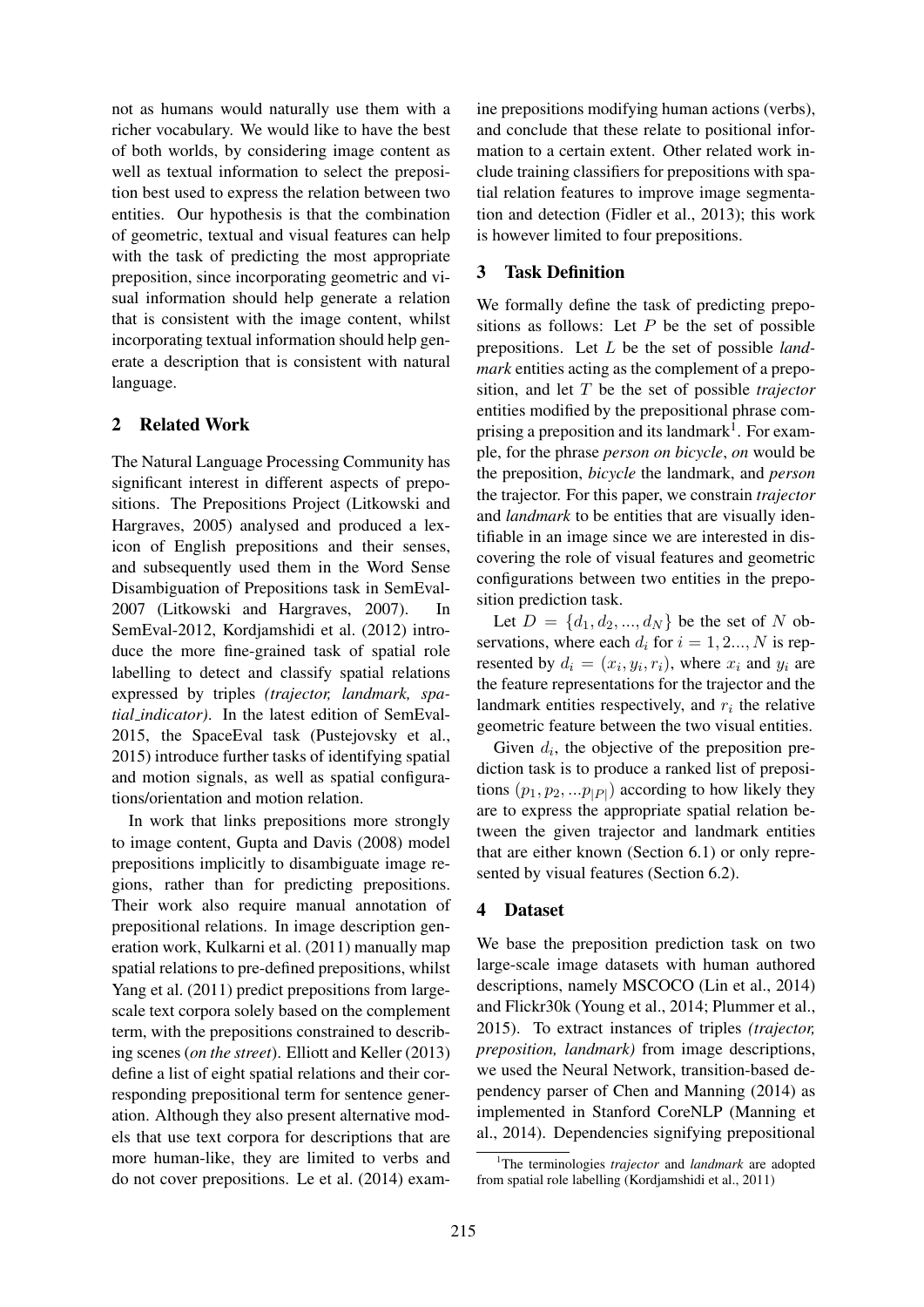Bounding Box feature (number of dimensions)

- Vector  $(x, y)$  from centroid of trajector to centroid of landmark, normalised by the size of the bounding box enclosing both objects (2)
- Area of trajector bounding box relative to landmark (1)
- Aspect ratio of each bounding box (2)
- Area of each bounding box w.r.t. enclosing box (2)
- Intersection over union of the bounding boxes (1)
- Euclidean distance between the trajector and landmark bounding boxes, normalised by the image size (1)
- Area of each bounding box w.r.t. the whole image (2)

Table 1: Geometric features derived from bounding boxes.

relations are retained where both the governor and its dependent overlap with the entity mentions in the descriptions, and where both mentions have corresponding bounding boxes. The MSCOCO validation set is further annotated to remove errors arising from dependency parsing (notably PP attachment errors), and is used as our clean test set. Our final dataset comprises 8,029 training and 3,431 test instances for MSCOCO, and 46,847 training and 20,010 test instances for Flickr30k. Details on how the triples were extracted from captions and matched to instances in images are available in the supplementary material.

We consider two variants of trajector and landmark terms in our experiments: (i) using the provided high level categories as terms (80 for MSCOCO and 8 for Flickr30k); (ii) using the terms occurring in the sentence directly, which constitute a bigger and more realistic challenge. For Flickr30k, the descriptive phrases may cause data sparseness (*the furry, black and white dog*). Thus, we extracted the lemmatised head word of each phrase, using a 'semantic head' variant of the head finding rules of Collins (2003) in Stanford CoreNLP. Entities from the same coreference chain are denoted with a common head noun chosen by majority vote among the group, with ties broken by the most frequent head noun in the corpus, and further ties broken at random.

#### 5 Features

Geometric Features: Geometric features between a trajector and a landmark entity are derived from bounding box annotations. We defined an 11-dimensional vector of bounding box features,

covering geometric relations such as distance, orientation, relative bounding box sizes and overlaps between bounding boxes (Table 1). We chose to use continuous features as we felt these may be more powerful and expressive compared to discrete, binned features. Despite some of these features being correlated, we left it to the classifier to determine the most useful features for discrimination without having to withhold any unnecessarily.

Textual features: We consider two textual features to encode the trajector and landmark terms  $w_i^t$  and  $w_i^l$ . The first feature is a one-hot indicator vector  $x_i^I$  and  $y_i^I$  for the trajector and landmark respectively, where  $x_{i,t}^I = 1$  if index t corresponds to the trajector term  $w_i^t$  and 0 elsewhere (and similarly for landmark). As data sparseness may be an issue, we also explore an alternative textual feature which encodes the terms as word2vec embeddings (Mikolov et al., 2013). This encodes each term as a vector such that semantically related terms are close in the vector space. This allows information to be transferred across semantically related terms during training (e.g. information from *person on boat* can help predict the preposition that mediates *man* and *boat*).

Image Features: While it is ideal to have vision systems produce a firm decision about the visual entity instance detected in an image, in reality it may be beneficial to defer the decision by allowing several possible interpretations of the instance being detected. In such cases, we will not have a single concept label for the entity, but instead a high-level visual representation. For this scenario, we extracted visual representations from the final layer of a Convolutional Neural Network trained on ImageNet (Krizhevsky et al., 2012), and used them as representations for entity instances in place of textual features.

#### 6 Preposition Prediction

Here we highlight interesting findings from experiments performed for the task of predicting prepositions for two different scenarios (Sections 6.1 and 6.2). Detailed results can be found in the supplementary material.

Evaluation metrics. As there may be more than one 'correct' preposition for a given context (*person on horse* and *person atop horse*), we propose the mean rank of the correct preposition as the main evaluation metric, as it accommodates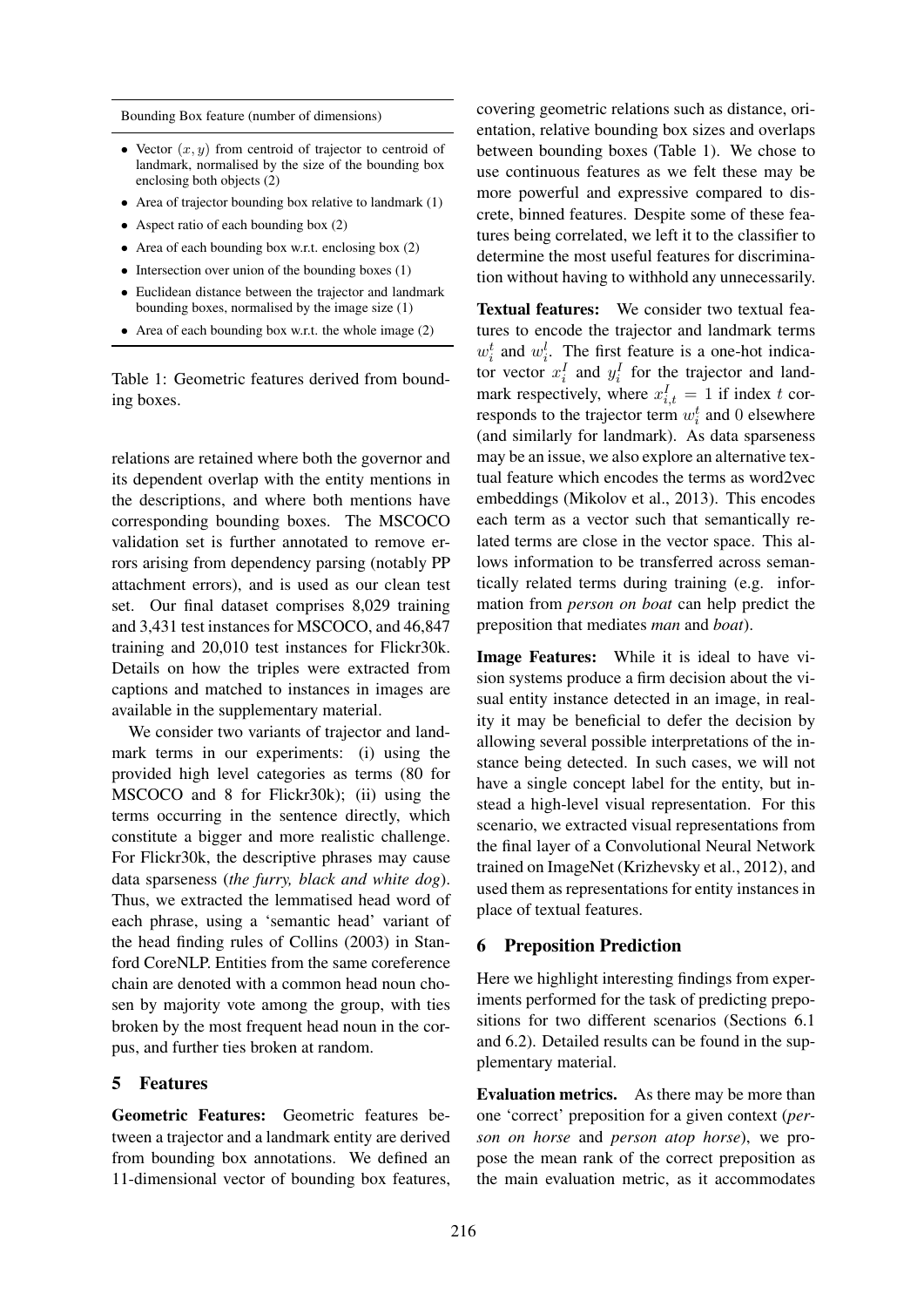|              |                         | <b>IND</b> | W2V      | GF      | $IND+GF$ | W2V+GF   | <b>Baseline</b> |
|--------------|-------------------------|------------|----------|---------|----------|----------|-----------------|
| rank<br>Mean | MSCOCO (max rank 17)    | 1.45       | 1.43     | 1.72    | 1.44     | 1.42     | 2.14            |
|              | MSCOCO (balanced)       | 3.20       | 3.10     | 4.60    | 3.00     | 2.90     | 5.40            |
|              | Flickr30k (max rank 52) | 1.91       | 1.87     | 2.35    | 1.88     | 1.85     | 2.54            |
|              | Flickr30k (balanced)    | 11.10      | 9.04     | 15.55   | 10.23    | 8.90     | 15.13           |
| ccuracy      | MSCOCO                  | 79.7%      | 80.3%    | 68.4%   | 79.8%    | 80.4%    | $40.2\%$        |
|              | MSCOCO (balanced)       | 52.5%      | 54.2%    | 31.5%   | 52.7%    | 53.9%    | 11.9%           |
|              | Flickr30k               | 75.4%      | $75.2\%$ | 58.5%   | 75.8%    | 75.4%    | 53.7%           |
|              | Flickr30k (balanced)    | 24.6%      | 25.9%    | $9.0\%$ | $25.2\%$ | $26.9\%$ | $4.0\%$         |

Table 2: Top: Mean rank of the correct preposition (lower is better). Bottom: Accuracy with different feature configurations. All results are with the original trajector/landmark terms from descriptions. IND stands for Indicator Vectors, W2V for Word2Vec, and GF for Geometric Features. As baseline we rank the prepositions by their relative frequencies in the training dataset.



Figure 2: Normalised confusion matrices on the balanced test subsets for the two datasets (left: MSCOCO, right: Flickr30k), using geometric features and word2vec with the original terms.

multiple possible prepositions that may be equally valid. For completeness we also report classification accuracy results.

Baseline. As baseline, we rank the prepositions by their relative frequencies in the training dataset. We found this to be a sufficiently strong baseline, as ubiquitous prepositions such as *with* and *in* tend to occur frequently in the dataset.

#### 6.1 Ranking with known entity labels

In this section, we focus on predicting the best preposition given the geometric and textual features of the trajector and landmark entities. This simulates the scenario of a vision detector providing a firm decision on the concept label for the

detected entities. We use a multi-class logistic regression classifier (Fan et al., 2008), and concatenate multiple features into a single vector. We compare high-level categories and terms from descriptions as trajector/landmark labels. Prepositions are ranked in descending order of the classifier output scores.

We found a few prepositions (e.g. *with*) dominating the datasets. Thus, we also evaluated our models on a balanced subset where each preposition is limited to a maximum of 50 random test samples. The training samples are weighted according to their class frequency in order to train non-biased classifiers to predict this balanced test set. The results on both the original and balanced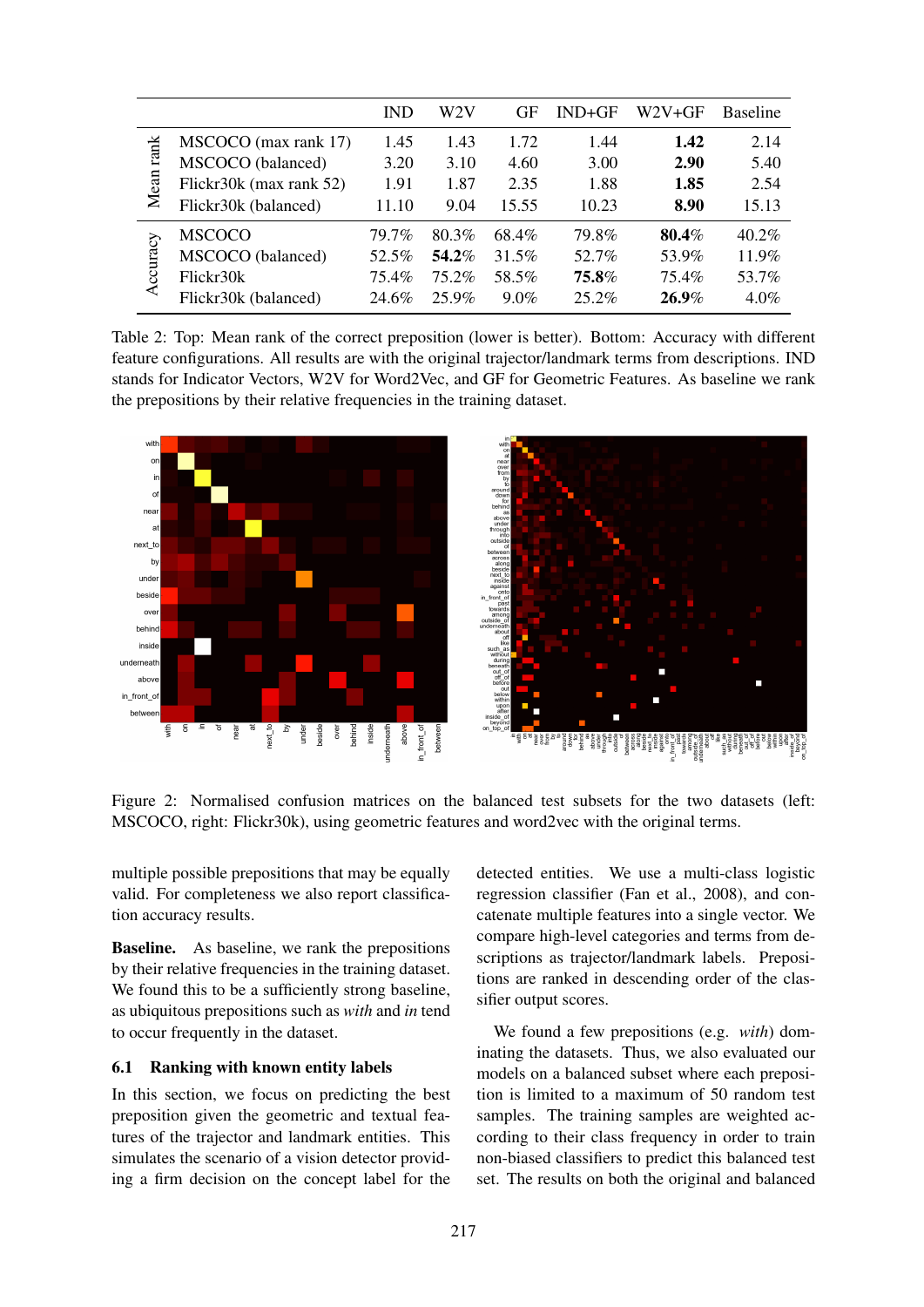| Dataset            | Prep (known labels) |      | Preposition |                                                         | Trajector |      | Landmark |         |
|--------------------|---------------------|------|-------------|---------------------------------------------------------|-----------|------|----------|---------|
|                    | acc                 | rank | acc         | rank                                                    | acc       | rank | acc      | rank    |
| MSCOCO 79.8%       |                     |      |             | $1.46(17)$ 62.9% 1.92(17) 65.6% 4.64(74) 44.5% 7.30(77) |           |      |          |         |
| Flickr30k $67.1\%$ |                     |      |             | 2.16 (52) 61.7% 2.28 (52) 77.3% 1.43 (8) 66.4%          |           |      |          | 1.64(8) |

Table 3: Accuracy (acc) and mean rank (rank, with max rank in parenthesis) for each variable of the CRF model, trained using the high-level concept labels. Columns under Prep (known labels) refer to the results of predicting prepositions with the trajector and landmark labels fixed to the correct values.

test sets are compared.

As shown in Table 2, the system performed significantly better than the baseline in most cases. In general, geometric features perform better than the baseline, and when combined with text features further improve the results. In a per-preposition analysis, the geometric features show up to 14% improvement in the mean rank for Flickr30k.

In feature ablation tests on MSCOCO (balanced), we found the y component of the trajector to landmark vector to be important to most prepositions, especially for *under*, *above* and *on*. Other important geometric features include the final two features in Table 1 (Euclidean distance and area).

The benefit of the word2vec text feature is clear when moving from high-level categories to original terms from descriptions, where it consistently improves the mean rank (up to 25%). In contrast, the indicator vectors resulted in a less significant improvement, if not worse performance, when using the sparse original terms.

We also evaluated the relative importance of the trajector and the landmark, by withholding either from the textual feature vector. We found that the landmark plays a larger role in preposition prediction as omitting the trajector produces 10%-30% better results than omitting the landmark.

Figure 2 shows the confusion matrices of the best-performing systems. Note that many mistakes arise from prepositions that are often equally valid (e.g. predicting *near* instead of *next to*).

# 6.2 Ranking with unknown entity labels

Here, we investigate the task of jointly predicting prepositions with the entity labels given geometric and visual features (*without* the trajector and landmark labels). This simulates the scenario of a vision detector output. For this structured prediction task, we use a 3-node chain CRF model<sup>2</sup>,

with the centre node representing the preposition and the two end nodes representing the trajector and landmark. We use *image features* for the entity nodes, and *geometric features* for the preposition node (Section 5). Due to computational constraints only high-level category labels are used, but as seen in Section 6.1, this may actually be *hurting* the performance.

Table 3 shows the results of the structured model used to predict the most likely *(trajector, preposition, landmark)* combination. To facilitate comparison with Section 6.1, column Prep (known labels) shows the results with the trajector and landmark labels as known conditions and fixed to the correct values, thus only needing to predict the preposition. The model achieved excellent performance considering the added difficulty of the task.

# 7 Conclusions and Future Work

We explored the role of geometric, textual and visual features in learning to predict a preposition given two bounding box instances in an image, and found clear evidence that all three features play a part in the task. Our system performs well even with uncertainties surrounding the entity labels. Future work could include nonprepositional terms like verbs, having prepositions modify verbs, adding word2vec embeddings to the structured prediction model, and providing stronger features – whether textual, visual or geometric.

# Acknowledgments

This work was funded by the ERA-Net CHIST-ERA D2K VisualSense project (Spanish MINECO PCIN-2013-047, UK EPSRC EP/K019082/1 and French ANR Grant ANR-12-CHRI-0002-04) and the Spanish MINECO RobInstruct project TIN2014-58178-R. Ying Lu was also supported by the China Scholarship Council.

<sup>&</sup>lt;sup>2</sup>We used the toolbox by Mark Schmidt: http://www. cs.ubc.ca/˜schmidtm/Software/UGM.html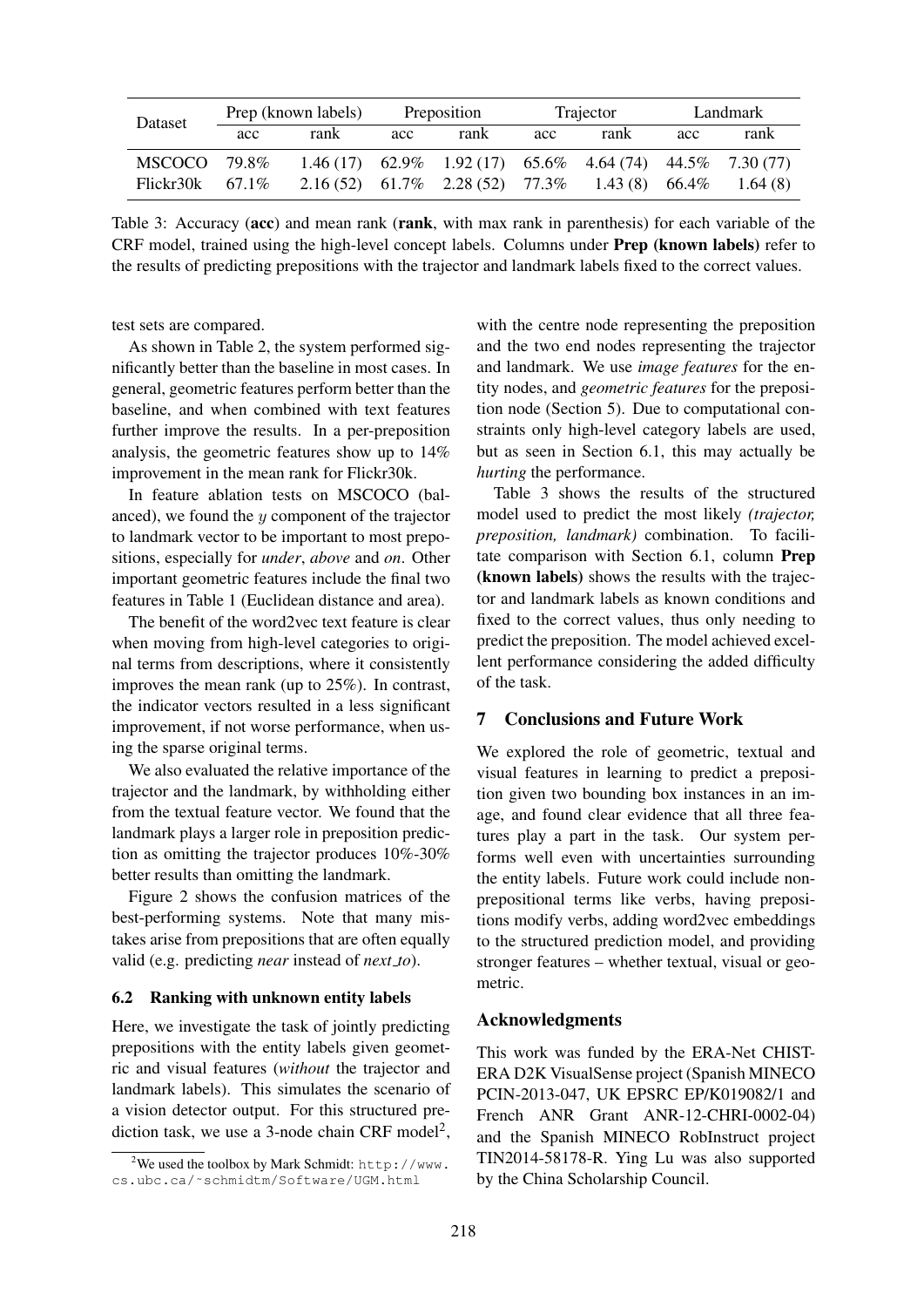#### References

- Danqi Chen and Christopher Manning. 2014. A fast and accurate dependency parser using neural networks. In *Proceedings of the 2014 Conference on Empirical Methods in Natural Language Processing (EMNLP)*, pages 740–750, Doha, Qatar, October. Association for Computational Linguistics.
- Michael Collins. 2003. Head-driven statistical models for natural language parsing. *Computational Linguistics*, 29(4):589–637, December.
- Pinar Duygulu, Kobus Barnard, Nando de Freitas, and David A. Forsyth. 2002. Object recognition as machine translation: Learning a lexicon for a fixed image vocabulary. In *Proceedings of the European Conference on Computer Vision*, pages 97–112.
- Desmond Elliott and Frank Keller. 2013. Image description using visual dependency representations. In *Proceedings of the 2013 Conference on Empirical Methods in Natural Language Processing*, pages 1292–1302, Seattle, Washington, USA, October. Association for Computational Linguistics.
- Rong-En Fan, Kai-Wei Chang, Cho-Jui Hsieh, Xiang-Rui Wang, and Chih-Jen Lin. 2008. LIBLINEAR: A library for large linear classification. *Journal of Machine Learning Research*, 9:1871–1874.
- Sanja Fidler, Abhishek Sharma, and Raquel Urtasun. 2013. A sentence is worth a thousand pixels. In *Proceedings of the IEEE Conference on Computer Vision & Pattern Recognition*.
- Abhinav Gupta and Larry S. Davis. 2008. Beyond nouns: Exploiting prepositions and comparative adjectives for learning visual classifiers. In *Proceedings of the European Conference on Computer Vision*, pages 16–29.
- Parisa Kordjamshidi, Martijn van Otterlo, and Marie-Francine Moens. 2011. Spatial role labeling: Towards extraction of spatial relations from natural language. *ACM Transactions on Speech and Language Processing*, 8(3):article 4, 36 p.
- Parisa Kordjamshidi, Steven Bethard, and Marie-Francine Moens. 2012. Semeval-2012 task 3: Spatial role labeling. In *\*SEM 2012: The First Joint Conference on Lexical and Computational Semantics – Volume 1: Proceedings of the main conference and the shared task, and Volume 2: Proceedings of the Sixth International Workshop on Semantic Evaluation (SemEval 2012)*, pages 365–373, Montréal, Canada, 7-8 June. Association for Computational Linguistics.
- Alex Krizhevsky, Ilya Sutskever, and Geoffrey E. Hinton. 2012. Imagenet classification with deep convolutional neural networks. In F. Pereira, C.J.C. Burges, L. Bottou, and K.Q. Weinberger, editors, *Advances in Neural Information Processing Systems 25*, pages 1097–1105.
- Girish Kulkarni, Visruth Premraj, Sagnik Dhar, Siming Li, Yejin Choi, Alexander C. Berg, and Tamara L. Berg. 2011. Baby talk: Understanding and generating image descriptions. In *Proceedings of the IEEE Conference on Computer Vision & Pattern Recognition*.
- Dieu-Thu Le, Jasper Uijlings, and Raffaella Bernardi. 2014. TUHOI: Trento Universal Human Object Interaction dataset. In *Proceedings of the Third Workshop on Vision and Language*, pages 17–24, Dublin, Ireland, August. Dublin City University and the Association for Computational Linguistics.
- Tsung-Yi Lin, Michael Maire, Serge Belongie, James Hays, Pietro Perona, Deva Ramanan, Piotr Dollár, and C. Lawrence Zitnick. 2014. Microsoft COCO: common objects in context. *CoRR*, abs/1405.0312.
- Kenneth C. Litkowski and Orin Hargraves. 2005. The preposition project. In *ACL-SIGSEM Workshop on The Linguistic Dimensions of Prepositions and Their Use in Computational Linguistic Formalisms and Applications*, pages 171–179.
- Kenneth C. Litkowski and Orin Hargraves. 2007. Semeval-2007 task 06: Word-sense disambiguation of prepositions. In *Proceedings of the Fourth International Workshop on Semantic Evaluations (SemEval-2007)*, pages 24–29, Prague, Czech Republic, June. Association for Computational Linguistics.
- Christopher D. Manning, Mihai Surdeanu, John Bauer, Jenny Finkel, Steven J. Bethard, and David Mc-Closky. 2014. The Stanford CoreNLP natural language processing toolkit. In *Proceedings of 52nd Annual Meeting of the Association for Computational Linguistics: System Demonstrations*, pages 55–60, Baltimore, Maryland, June. Association for Computational Linguistics.
- Tomas Mikolov, Ilya Sutskever, Kai Chen, Greg Corrado, and Jeffrey Dean. 2013. Distributed representations of words and phrases and their compositionality. In *Advances in Neural Information Processing Systems*.
- Bryan Plummer, Liwei Wang, Chris Cervantes, Juan Caicedo, Julia Hockenmaier, and Svetlana Lazebnik. 2015. Flickr30k entities: Collecting region-to-phrase correspondences for richer imageto-sentence models. *CoRR*, abs/1505.04870.
- James Pustejovsky, Parisa Kordjamshidi, Marie-Francine Moens, Aaron Levine, Seth Dworman, and Zachary Yocum. 2015. Semeval-2015 task 8: Spaceeval. In *Proceedings of the 9th International Workshop on Semantic Evaluation (SemEval 2015)*, pages 884–894, Denver, Colorado, June. Association for Computational Linguistics.
- Yezhou Yang, Ching Teo, Hal Daumé III, and Yiannis Aloimonos. 2011. Corpus-guided sentence generation of natural images. In *Proceedings of the Conference on Empirical Methods in Natural Language*